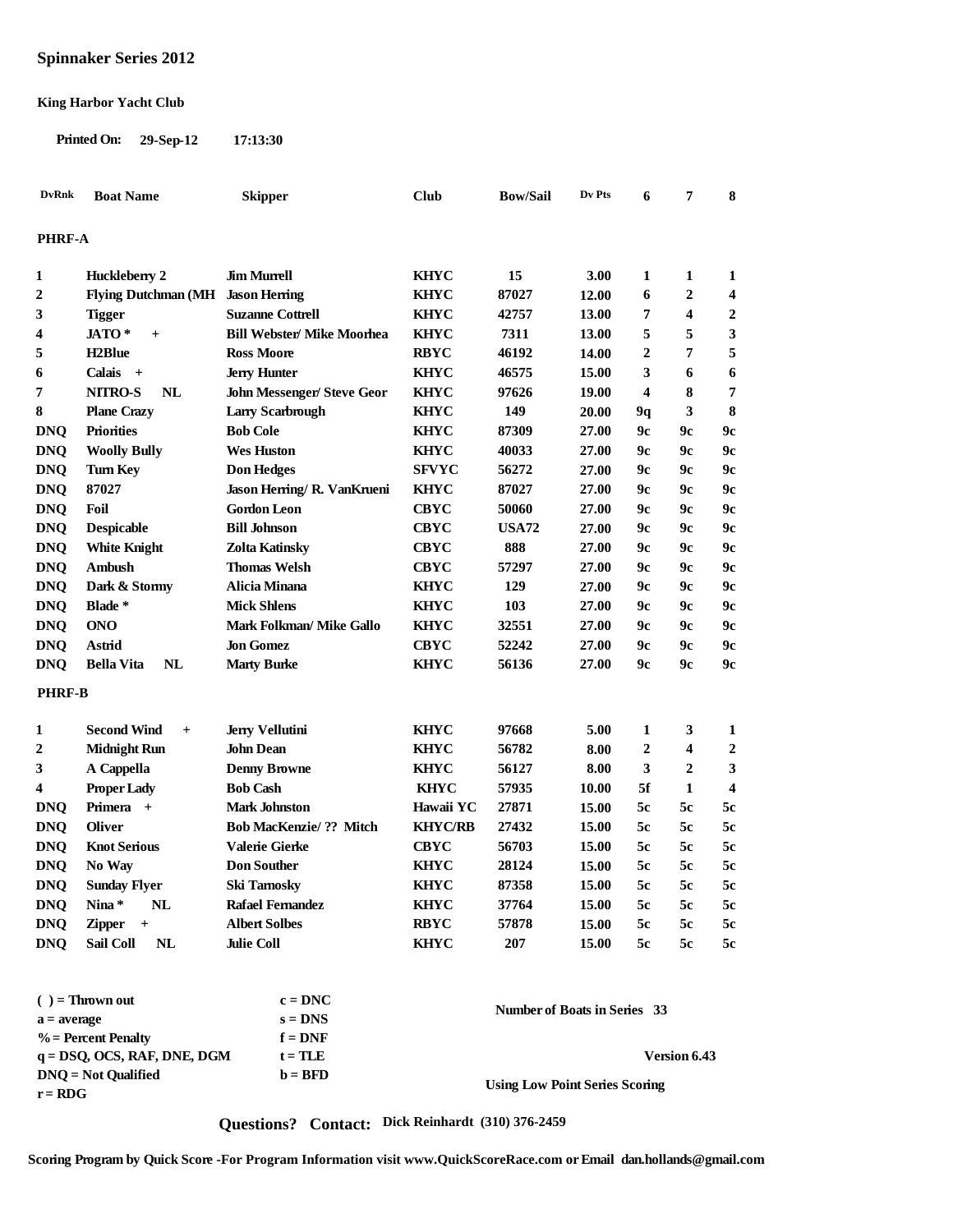### **Spinnaker Series 2012 #6-1**

#### **King Harbor Yacht Club**

Race Date: 29 Sep 201

Wind Speed: 5-7 kn0ts

### PRO: Debbie Helling

|               | Div<br><b>Rank</b> | <b>Sail No.</b> | <b>Boat Name</b>                   | <b>Owner / Skipper</b>      | <b>Rating</b> | Finish<br><b>Time</b> | <b>Elapsed</b><br><b>Time</b> | <b>Corrected</b><br><b>Time</b> | <b>Boat Type</b> | Club        |
|---------------|--------------------|-----------------|------------------------------------|-----------------------------|---------------|-----------------------|-------------------------------|---------------------------------|------------------|-------------|
| PHRF-A        |                    |                 | Time on Time / Start Time 12:00:00 |                             |               |                       |                               |                                 |                  |             |
|               |                    | 15              | Huckleberry 2                      | Jim Murrell                 | 54            | 12:55:10              | 00:55:10                      | 00:59:22                        | Farr 30          | <b>KHYC</b> |
|               | $\overline{2}$     | 46192           | H <sub>2</sub> Blue                | Ross Moore                  | 108           | 13:02:26              | 01:02:26                      | 01:01:40                        | J92              | <b>RBYC</b> |
|               | 3                  | 46575           | Calais +                           | Jerry Hunter                | 81            | 13:01:05              | 01:01:05                      | 01:02:55                        | Dencho 33        | <b>KHYC</b> |
|               | 4                  | 97626           | NITRO-S<br>NL                      | John Messenger/ Steve Georg | 84            | 13:01:42              | 01:01:42                      | 01:03:15                        | J33              | <b>KHYC</b> |
|               | 5                  | 7311            | JATO *<br>$+$                      | Bill Webster/ Mike Moorhead | 36            | 12:57:11              | 00:57:11                      | 01:03:26                        | $J-111$          | <b>KHYC</b> |
|               | 6                  | 87027           | Flying Dutchman (M                 | Jason Herring               | 93            | 13:02:49              | 01:02:49                      | 01:03:30                        | Hobie 33         | <b>KHYC</b> |
|               | 7                  | 42757           | Tigger                             | Suzanne Cottrell            | 84            | 13:01:58              | 01:01:58                      | 01:03:32                        | $J-33$           | KHYC        |
| <b>DSQ</b>    | 9                  | 149             | Plane Crazy                        | Larry Scarbrough            | 111           | 00:00:13              |                               |                                 | Viper 640        | <b>KHYC</b> |
| <b>PHRF-B</b> |                    |                 | Time on Time / Start Time 12:05:00 |                             |               |                       |                               |                                 |                  |             |
|               |                    | 97668           | Second Wind<br>$+$                 | Jerry Vellutini             | 222           | 13:15:41              | 01:10:41                      | 00:59:31                        | Cal 25           | <b>KHYC</b> |
|               | 2                  | 56782           | Midnight Run                       | John Dean                   | 150           | 13:14:54              | 01:09:54                      | 01:04:54                        | <b>Cat 320</b>   | <b>KHYC</b> |
|               | 3                  | 56127           | A Cappella                         | Denny Browne                | 150           | 13:15:12              | 01:10:12                      | 01:05:11                        | <b>Cat 320</b>   | <b>KHYC</b> |
| <b>DNF</b>    | 5                  | 57935           | Proper Lady                        | Bob Cash                    | 204           |                       |                               |                                 | Islander 32khyc  | <b>KHYC</b> |

Printed On: 29-Sep-2012 17:10:08 Number of boats Scored 12 Version 6.43

Scoring Program by Quick Score - For **Program Information visit www.QuickScoreRace.com** or Email dan.hollands@gmail.com Do **NOT** contact Quick Score about the results of this Race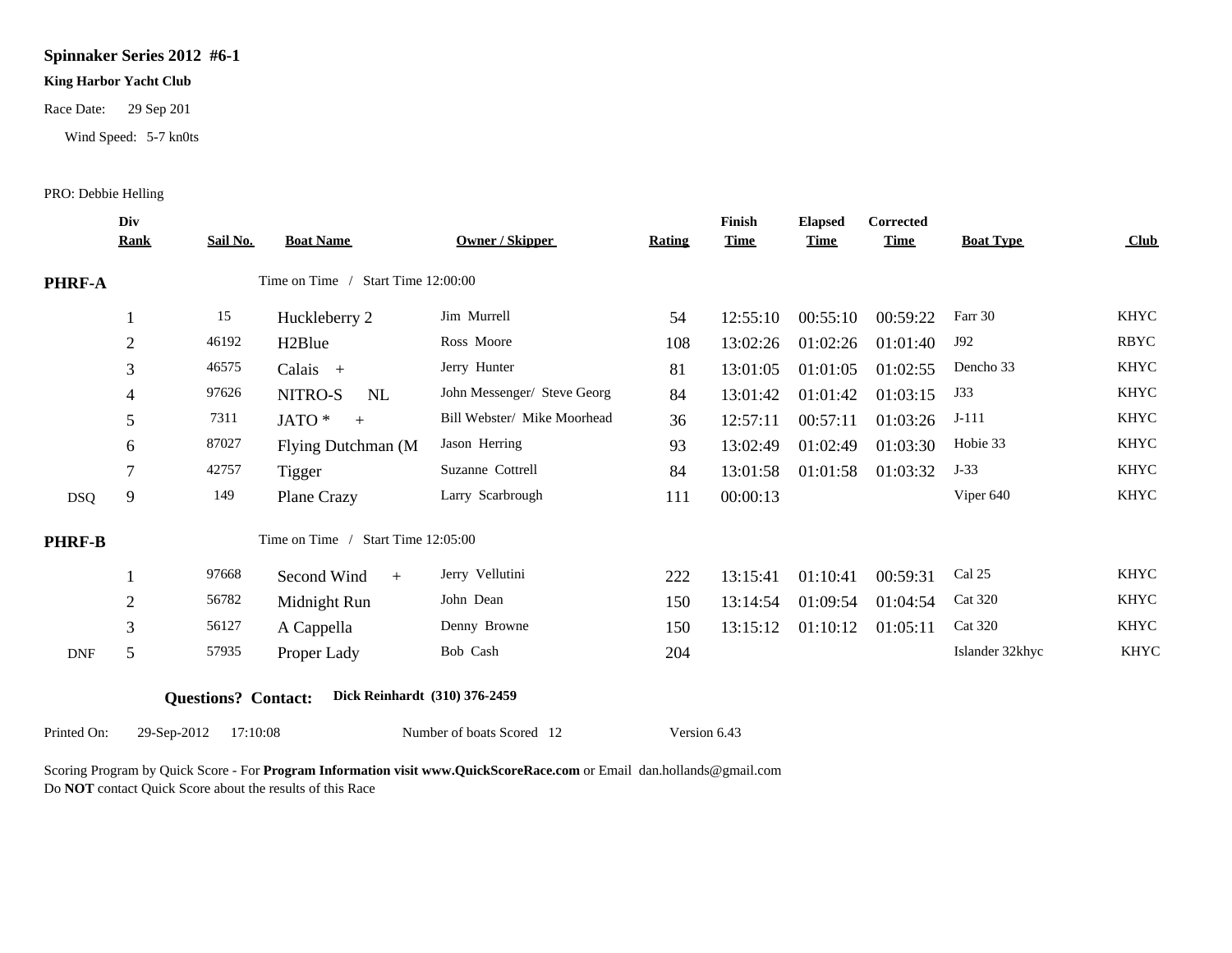# **Spinnaker Series 2012 #6-2**

#### **King Harbor Yacht Club**

Race Date: 29 Sep 201

|               | Div<br><b>Rank</b>       | Sail No.                   | <b>Boat Name</b>                             | <b>Owner / Skipper</b>      | <b>Rating</b> | Finish<br><b>Time</b> | <b>Elapsed</b><br><b>Time</b> | Corrected<br><b>Time</b> | <b>Boat Type</b> | Club        |
|---------------|--------------------------|----------------------------|----------------------------------------------|-----------------------------|---------------|-----------------------|-------------------------------|--------------------------|------------------|-------------|
| <b>PHRF-A</b> |                          |                            | Time on Time / Start Time 13:30:00           |                             |               |                       |                               |                          |                  |             |
|               |                          | 15                         | Huckleberry 2                                | Jim Murrell                 | 54            | 14:09:05              | 00:39:05                      | 00:42:04                 | Farr 30          | <b>KHYC</b> |
|               | $\overline{2}$           | 87027                      | Flying Dutchman (M                           | Jason Herring               | 93            | 14:12:37              | 00:42:37                      | 00:43:05                 | Hobie 33         | <b>KHYC</b> |
|               | 3                        | 149                        | Plane Crazy                                  | Larry Scarbrough            | 111           | 14:14:58              | 00:44:58                      | 00:44:13                 | Viper 640        | <b>KHYC</b> |
|               | 4                        | 42757                      | <b>Tigger</b>                                | Suzanne Cottrell            | 84            | 14:13:31              | 00:43:31                      | 00:44:37                 | $J-33$           | <b>KHYC</b> |
|               | 5                        | 7311                       | JATO *<br>$+$                                | Bill Webster/ Mike Moorhead | 36            | 14:10:59              | 00:40:59                      | 00:45:28                 | $J-111$          | <b>KHYC</b> |
|               | 6                        | 46575                      | Calais +                                     | Jerry Hunter                | 81            | 14:14:20              | 00:44:20                      | 00:45:40                 | Dencho 33        | <b>KHYC</b> |
|               | 7                        | 46192                      | H <sub>2</sub> Blue                          | Ross Moore                  | 108           | 14:16:23              | 00:46:23                      | 00:45:49                 | J92              | <b>RBYC</b> |
|               | 8                        | 97626                      | NITRO-S<br><b>NL</b>                         | John Messenger/ Steve Georg | 84            | 14:16:00              | 00:46:00                      | 00:47:10                 | J33              | <b>KHYC</b> |
| <b>PHRF-B</b> |                          |                            | Time on Time /<br><b>Start Time 13:35:00</b> |                             |               |                       |                               |                          |                  |             |
|               |                          | 57935                      | Proper Lady                                  | Bob Cash                    | 204           | 14:25:38              | 00:50:38                      | 00:43:39                 | Islander 32khyc  | <b>KHYC</b> |
|               | $\overline{2}$           | 56127                      | A Cappella                                   | Denny Browne                | 150           | 14:22:28              | 00:47:28                      | 00:44:05                 | <b>Cat 320</b>   | <b>KHYC</b> |
|               | 3                        | 97668                      | Second Wind<br>$+$                           | Jerry Vellutini             | 222           | 14:29:13              | 00:54:13                      | 00:45:39                 | Cal 25           | <b>KHYC</b> |
|               | $\overline{\mathcal{A}}$ | 56782                      | Midnight Run                                 | John Dean                   | 150           | 14:28:26              | 00:53:26                      | 00:49:37                 | <b>Cat 320</b>   | <b>KHYC</b> |
|               |                          | <b>Questions? Contact:</b> | Dick Reinhardt (310) 376-2459                |                             |               |                       |                               |                          |                  |             |
| Printed On:   | 29-Sep-2012              | 17:11:16                   |                                              | Number of boats Scored 12   | Version 6.43  |                       |                               |                          |                  |             |

Scoring Program by Quick Score - For **Program Information visit www.QuickScoreRace.com** or Email dan.hollands@gmail.com Do **NOT** contact Quick Score about the results of this Race